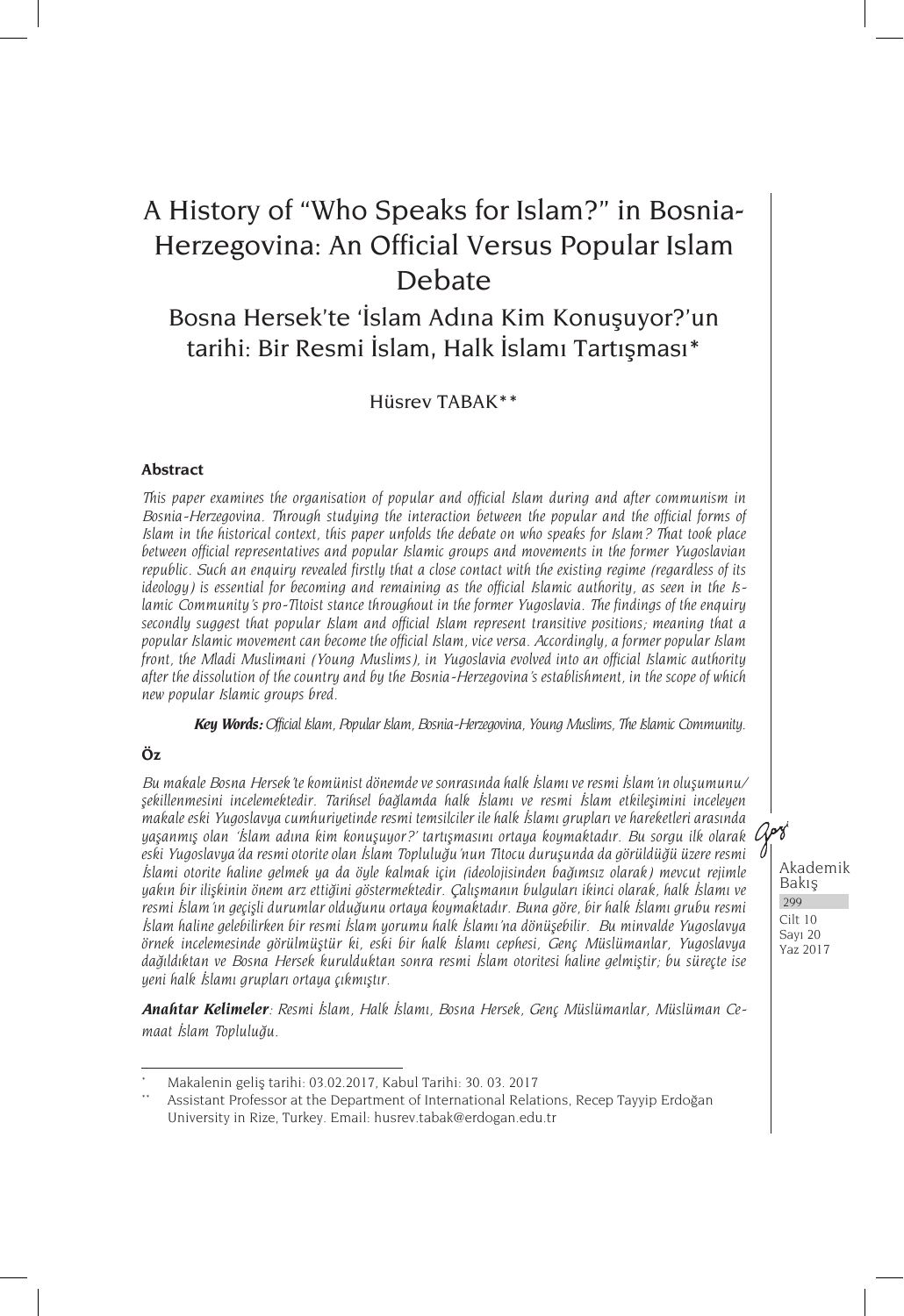#### **Introduction**

This paper elucidates the configuration of the organisation of popular and official Islam during and after communism in Bosnia-Herzegovina. Through studying the interaction between the popular and the official forms of Islam in the historical context, this paper unfolds the debate on *who speaks for Islam?* that took place between official representatives and popular Islamic groups and movements in the former Yugoslavian republic. During Yugoslav times, while the official Islam was represented by the Islamic Community, the popular Islam was, however, by the religio-political intellectuals (such as the members of Mladi Muslimani/Young Muslims), the local clerics, and Sufi orders<sup>1</sup>. The main debate between these two sides was regarding the representation of Islam; accordingly, *who speaks for Islam?* was the most contested enquiry. Such a debate was dominant because popular Islamic groups were in general unhappy from the official religious authority's cooperation with the Yugoslav governments, which often severely reacted against increasing religious presence in public space in the country and demonised the grassroots demands for religious rights. Carrying out an enquiry on *who speaks for Islam?* in the former Yugoslavian religious space is important for mainly two reasons which are also the conclusions this paper draws: Firstly, a close contact with the existing regime (regardless of its ideology) is essential for becoming and remaining as the official Islamic authority, as seen in the Islamic Community's pro-Titoist stance throughout in the former Yugoslavia. Secondly, a former popular Islam front, *Young Muslims*, evolved into an official Islamic authority after the dissolution of Yugoslavia, in the scope of which new popular Islamic groups bred. Therefore, popular Islam and official Islam represent transitive positions; a popular Islamic movement can become the official Islam, vice versa.

This paper consists of three sections. In the first section, we briefly introduce the popular versus official religion debate regarding Islam and clarify the conceptual framework of this paper. In the second section, we discuss the communist era debate on *who speaks for Islam?* which is followed by the final section where we examine the post-communist era developments regarding official and popular Islam debate.

**Popular versus Official Islam: Conceptual Clarification**

In religious anthropology, traditionally speaking, the most classical explanations on *popular Islam* refer to the practices introduced as *bidah* (innovation in religious matters) in religion, which are considered to be misleading and caus-

Akademik Bakış Cilt 10 Sayı 20 Yaz 2017 300

art

<sup>1</sup> The Sufi orders have been relatively small in number in Bosnia-Herzegovina, so their participation to this debate has been relatively low in density. For this reason, in this paper, the Sufi orders' role is left out. With so doing, only the local clerics and intellectuals are considered as constituting the grassroots popular Islam.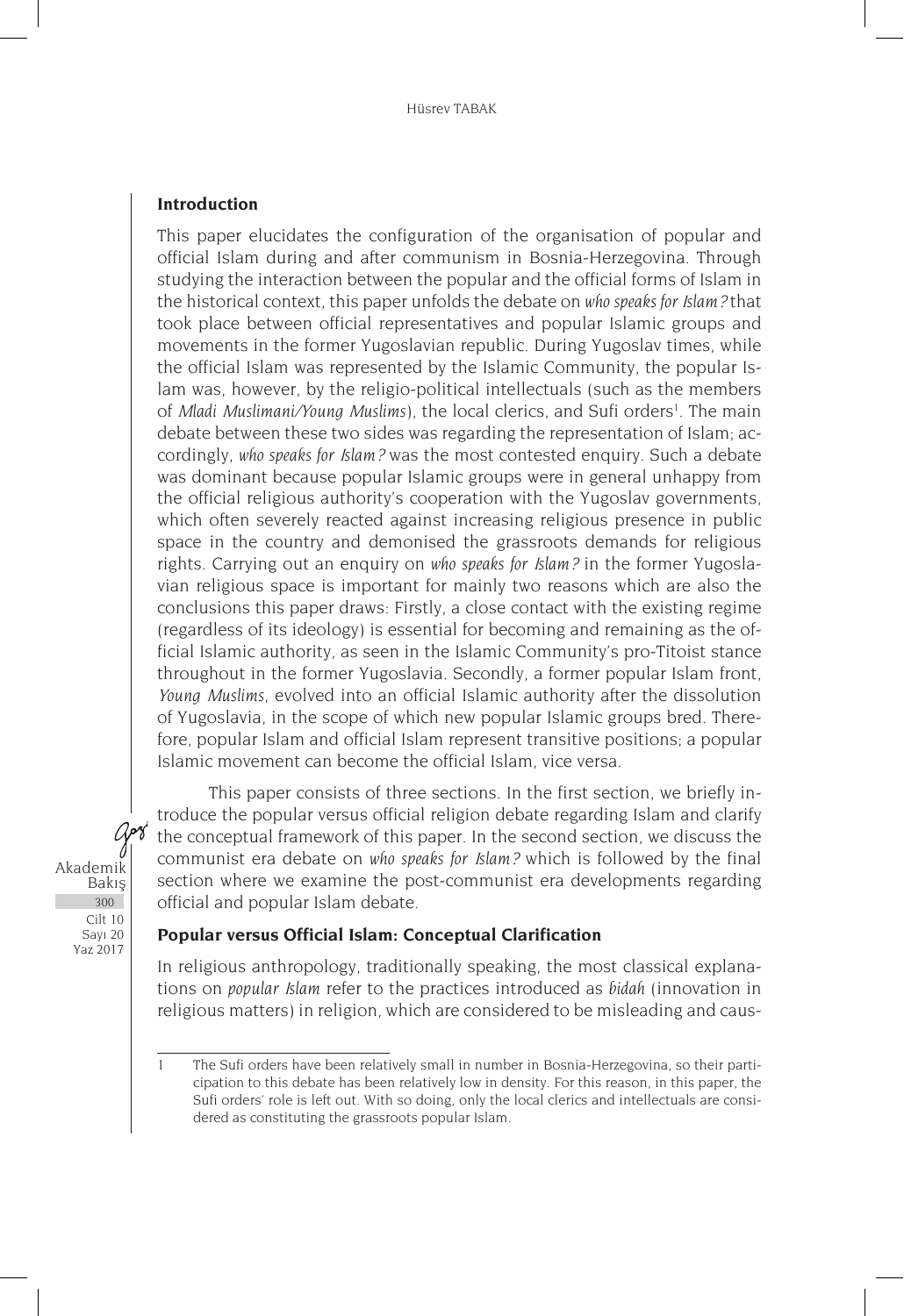ing misinterpretation of true Islam.2 Mysticism, saint-worshipping, *mavlud*s or putting mediators between believers and God are all the common practices or misconducts (as the critiques would argue) popular Islamic groups exercise, which are all considered as deviations and "borrowings from other religions".<sup>3</sup> These practices have historically been denounced and wanted to be banned by the mainstream school of thoughts. In this regard, while the Sufi orders have been considered as a traditional form popular Islam, the official form has been associated with the religious authority embodying offices which are in charge of performing "religiously binding specific actions".4 This is, in particular, a juridical understanding and refers to the offices of *caliph*, *ulema*, *mufti*, and *qadi*. This traditional division between Sufi orders and official religious authority represents the initial phase of the official versus popular Islam debate.

When we look at the 20<sup>th</sup>-century forms of popular Islam, however, we see that along with the Sufi orders politico-cultural Islamist groups, intellectual movements or dissident clerics have been accepted as a form of popular Islam alike. This is because of the fact that they commonly represent an *underground* attempt alternating the official discourses and practices of Islam. Some contemporary forms of popular Islam have been conceived as also a challenge modernisation through champion nostalgia to a pure thus true form of Islam.<sup>5</sup> It is even argued that popular Islam today is an ideological, social, political, and economic challenge to the 'entire international system'.<sup>6</sup> In Yugoslavia case, the popular Islam front had been represented by Sufi orders, intellectuals, and clerical oppositions, while the official Islam by the Islamic Religious Community (*Islamska vjerska zajednica*).7 In this paper, however, due to the Sufi orders' presence in relatively low numbers in Bosnia-Herzegovina, the focus is constrained to intellectual and clerical forms of popular Islam.

#### **Who did speak for Islam in the communist period?** *The official Islam*

The communist Yugoslavia was formed by the triumph of the Partisans in the World War II (WWII). As a result of the collaboration of some Muslims with the

<sup>2</sup> Patrick D. Gaffney, "*Popular Islam*", *Annals of the American Academy of Political and Social Science*, Vol. 524, 1992, p. 39.

<sup>3</sup> Jacques D. Waardenburg, "*Official and Popular Religion as a Problem in Islamic Studies*", in Vrijhof and Waardenburg (eds.) *Official and Popular Religion – Analysis of a Theme for Religious Studies*, The Hague, Mouton Publishers, 1979, pp. 340-1.

<sup>4</sup> Ibid, p. 349-53.

<sup>5</sup> Ibid, p. 341-346.

<sup>6</sup> Gaffney, *Popular Islam*, p. 39. Also see Michael Gilsenan, *Recognizing Islam: Religion and Society in the Modern Middle East*, London, I.B. Tauris, 2000.

<sup>7</sup> For an account of official versus popular Islam debate in a wider context that scrutinises the debate between the Sufi orders of Kosovo and the Islamic Community of Bosnia-Herzegovina, see Ger Duijzings, *Religion and the Politics of Identity in Kosovo*, New York: Columbia University Press, 2000, (Chapter 5).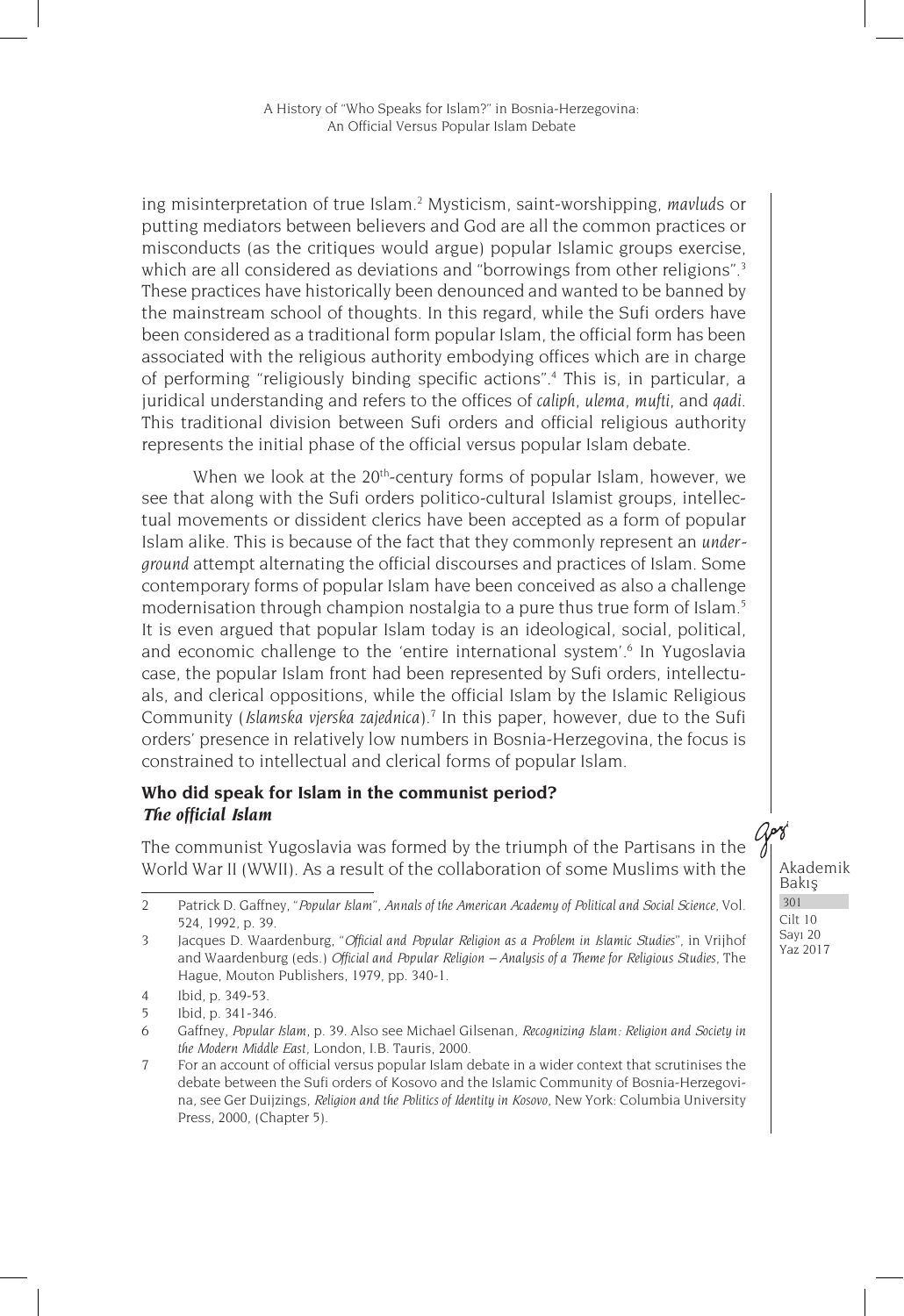#### Hüsrev TABAK

Partisans over the course of war, the communist ruling cadre allowed and recognised the reestablishment of the Islamic Religious Community (IC hereinafter) in Yugoslavia in 1947. The IC was the official representative of the religious unity of the Muslims in Yugoslavia and was in charge of organising the spiritual and material affairs of Muslims in the country.<sup>8</sup> Institutionally, the IC was consisting of two assemblies (*Ulema Medžlis* and *Vakuf Medžlis*) but headed by the *Reis-ul Ulema* (the Reis). The Reis was elected by the *Ulema Medžlis* (Supreme Islamic Assembly) the members of which were granted their posts with the state approval.9 The *Vakuf Medžlis*, on the other hand*,* was in charge of running the estates and religious schools of the IC. In association with the decentralisation in intra-state affairs in the late 1950s (1957-8), the IC was reorganised as well and became compatible with the political decentralisation. In this respect, four regional Islamic Councils were established in Sarajevo, Pristine, Skopje, and Titograd.<sup>10</sup> As a continuation of the political reformation in the country, in 1969 Islamic Religious Community's name was changed to Islamic Community (*Islamska zajednica*) by the Supreme Islamic Assembly.11 Thinking with that the *Muslim* became the name of a nation and the word "Religious" was omitted from the Community's name, the Islamic Community's (the IC hereinafter) role became more than representing the religious affairs thus its representation capability was expanded. With the 1957 constitution, the Supreme Islamic Assembly was reorganised and the member profile expanded to include members from regional councils like *mufti*s and directors of the religious schools.<sup>12</sup> Regional councils were in charge of the religious affairs in their respective regions and the *mufti* (the main *imam*) was holding the leader post. According to the official hierarchy, below the *mufti* there were the local committee<sup>13</sup> and mosque committees<sup>14</sup> in charge.<sup>15</sup> Local committees called as *džemat* with the leadership of *imam*s (and *bulla* or *muezzin*) in the mosques. To a certain share, the membership was subject to the possession of religious education; this was principally the case for the *mufti*s and *imam*s.16

Akademik Bakış Cilt 10 Sayı 20 Yaz 2017 302

art

- 12 Burg, *The Political Integration of Yugoslavia's Muslims*, p. 26.
- 13 They were organising the performance of religious services.

14 They were cooperating with local committees in the maintenance of mosques and cemeteries.

- 15 Ibid, p. 23-27.
- 16 Dragan Novakovic, "*Process of the Internal Organizational Consolidation of the Islam Religious Commu-*

<sup>8</sup> Stephen L. Burg, "*The Political Integration of Yugoslavia's Muslims*", *The Carl Beck Papers in REES* - *University of Pittsburgh*, Paper No. 203, 1983, p. 27.

<sup>9</sup> Alexander Lopasic, "*Bosnian Muslims: A Search for Identity*", *Bulletin (British Society for Middle Eastern Studies)*, Vol. 8, No. 2, 1981, p. 122.

<sup>10</sup> Gezim Krasniqi, *The 'forbidden fruit': Islam and politics of identity in Kosovo and Macedonia*, European Studies Centre, University of Oxford, 2010, p. 8.

<sup>11</sup> Vjekoslav Perica, *Balkan Idols – Religion and Nationalism in Yugoslav States*, Oxford, Oxford University Press, 2002, p. 77. Sarajlić argues it was in 1961; see Eldar Sarajlić, *The Return of the Consuls: Islamic networks and foreign policy perspectives in Bosnia-Herzegovina*, European Studies Centre, University of Oxford, 2010, p. 17.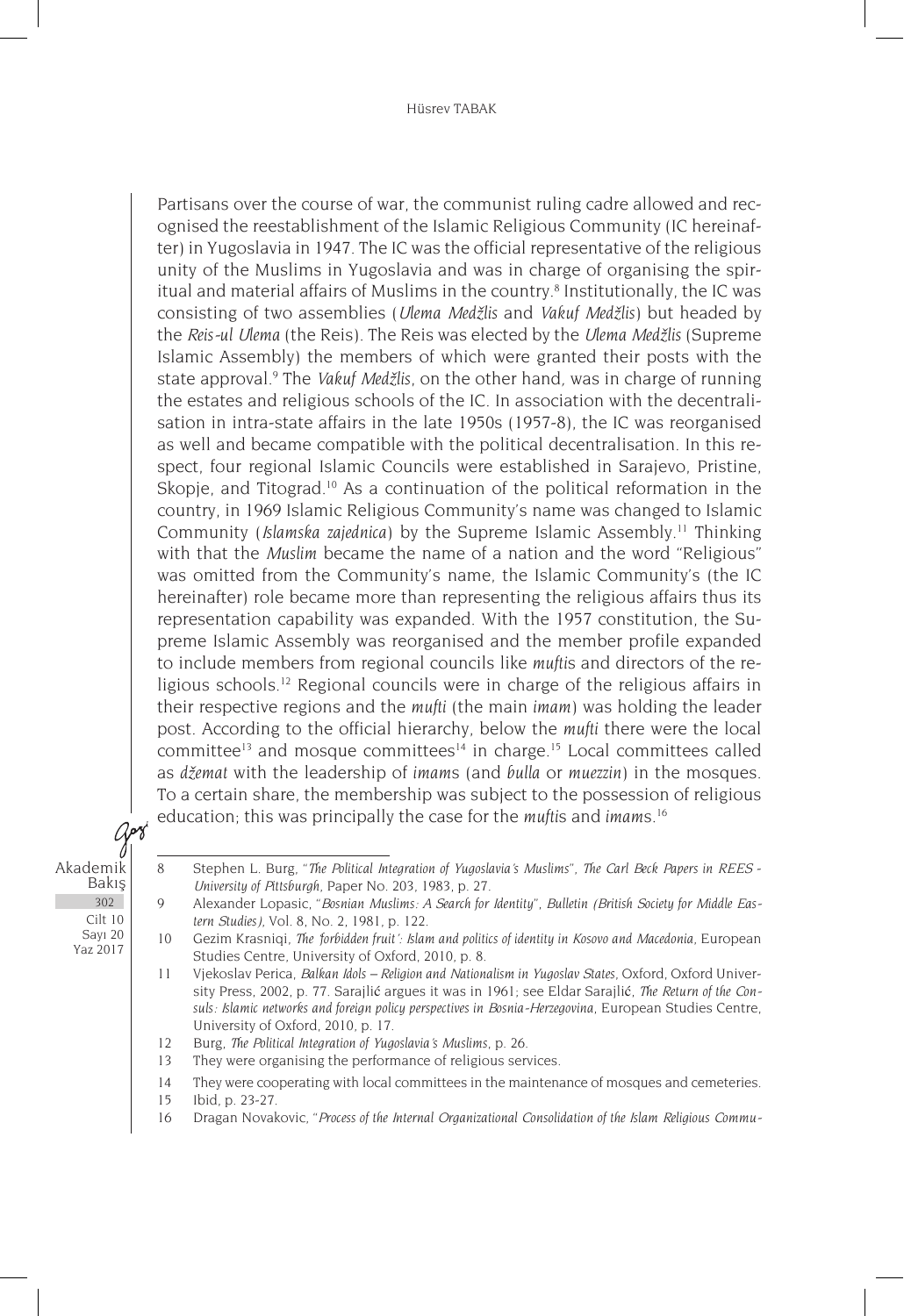The IC was in privileged position during the communist period thus had a considerable freedom in its actions. The level of freedom owned was, however, due to their cooperative stance towards the regime. The top post-holders like Reis or the head of the regional councils were, as argued, "patriotic and progressive ... and [were part of] secular intelligentsia".17 The IC, accordingly, believed that it had to foster relations with the regime in order to be able to maintain a possible privileged position and to keep the religious service in operation. When we think that the "official pressures were eased [only] by 60s", it can be argued that the compromising posture of the IC was mostly pragmatic. As it was clear that "the Islamic Community was incapable of operating without a state supervision due to the financial dependency of Islamic Community to state"18 and that the monthly payment, pension, and insurance costs of the employees/cadres of the IC were covered by the government.<sup>19</sup>

Nevertheless, it should not be overlooked that under the communist rule, the IC was directly run by those who were the members of Partisan during WWII and who were loyal to the communist regime. Moreover, in due course of time, the official Islamic religious authority became more integrated with the League of Communists thus both the leading cadre and the majority of the clergy soon became pro-Titoist.<sup>20</sup> This hand in hand relation with the communist regime, however, gave a rise to severe criticism against the Islamic leadership coming from some local *imam*s and religious intellectuals (like the *Young Muslims*), including the *madrasa* students in Sarajevo.<sup>21</sup> In addition to this, the official authority's imposition of a *modernist* view of Islam was as well generating contention and rivalry.

#### *The popular Islam*

The local clerics and intellectuals opposing the IC were also opposing the communist regime due to its suppressive approach towards religion in public life in general. It was considered that the IC was acting as a traitor to the religion  $\sqrt{2\pi}$ as it was cooperating with the regime that directly attacks to the *reproduction capability of the Muslim identity* in Yugoslavia. The following actions of the regime were considered as part of such oppressive *attacks*. The regime abolished the Shari'a courts (1946), banned Muslim women to wear veil (1950), took over the

*nity in the Socialist Yugoslavia*", in Dordevic et al. (eds) *Islam at the Balkans in the Past, Today, and in the Future*, YSSSR Annual-Year XIV, Nis, 2007.

<sup>17</sup> Novakovic, *Process of the Internal Organizational Consolidation of the Islam Religious Community*, p. 24.

<sup>18</sup> Perica, *Balkan Idols,* p. 75.

<sup>19</sup> Francine Friedman, *The Bosnian Muslims-Denial of a Nation*, Oxford, Westview Press, 1996, p. 189.

<sup>20</sup> Munevera Hadzisehovic, *A Muslim Woman in Tito's Yugoslavia*, Texas, A&M University Press, 2003; Alexandre Popovic, *Balkanlarda Islam*, Translation: L'Islam Balkanique, İstanbul, İnsan Yayınları, 1995.

<sup>21</sup> Perica, *Balkan Idols,* p. 74-77; Aydın Babuna, *National identity, Islam and Politics in Post-communist Bosnia-Herzegovina*, East European Quarterly, Vol. 39, No. 4, 2006, p. 411.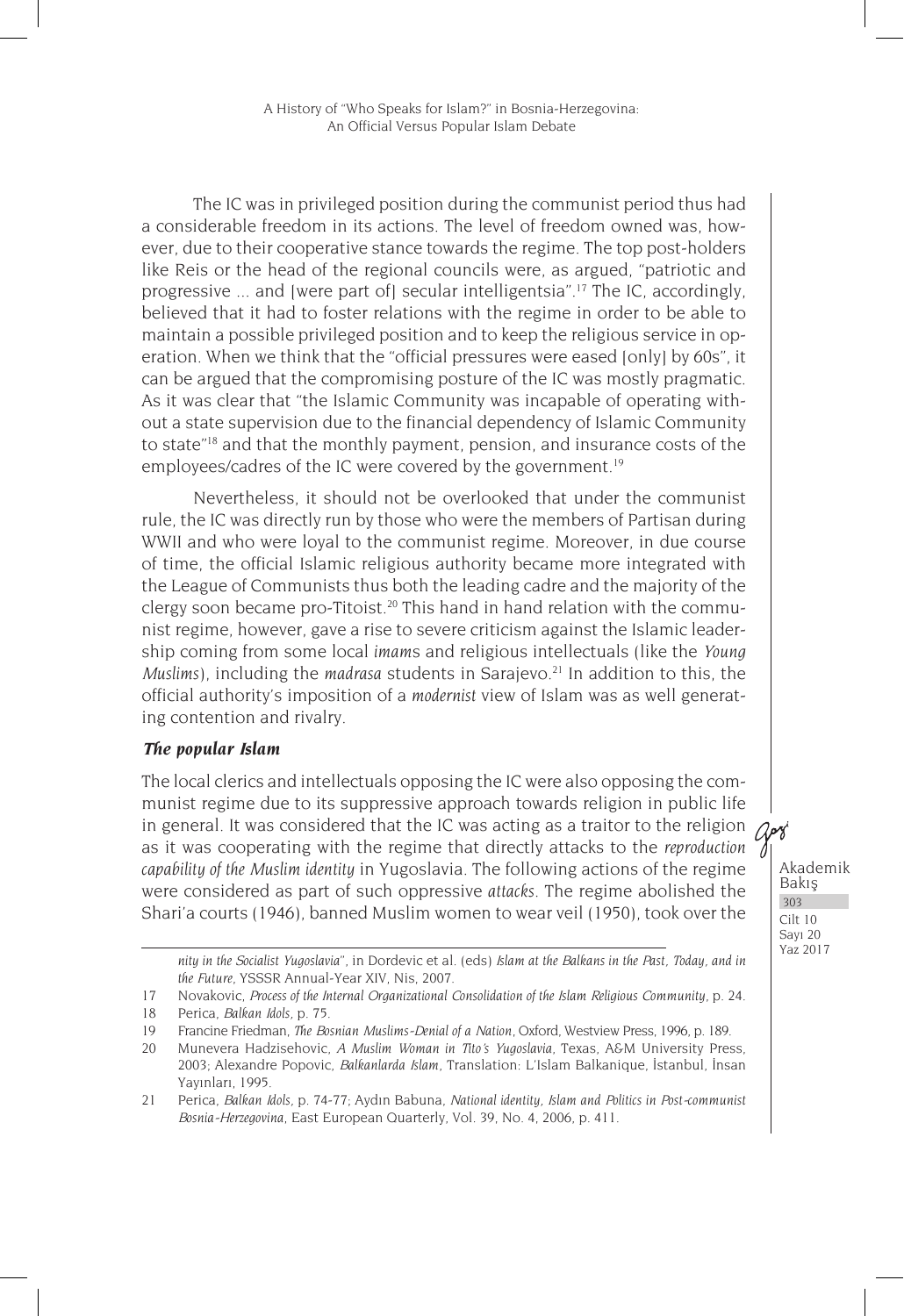religious education, closed down the religious institutions, made it a criminal offense to give religious education in mosques, closed down Muslims' printing houses and did not allow Islamic textbooks to be issued until 1964, closed down the *Tekke*s, banned dervish orders, abolished Muslim cultural and educational associations (such as *Gajret*, *Narodna*, *Uzdanica*), did not allow Muslim background Communist officials to have their sons circumcised, harshly suppressed Muslim opposition as happened in *Young Muslims* or *Yücelciler*22 cases, imprisoned and even sentenced to death some of the members of these organizations, turned some of the *masjid*s and mosques to official or public places, nationalized *vakuf* properties, turned "many Muslims graveyards… into parks, building sites etc"; and asked "the Muslims… to declare themselves Serbs or Croats"<sup>23</sup>.<sup>24</sup> Such policies towards religion triggered a culture of resistance among the Muslim intellectuals and local clerics, and escalated local unrests towards both the regime and the IC.

## *Opposition of Intellectuals*

The roots of the diversion of intellectuals from the official Islamic authority can be traced back to the WWII times. As aforementioned, the cadre of the IC of Yugoslavia was on the Partisan's side during the war, while those whom we call as intellectual religious oppositions positioned themselves on the lines of the invaders (either Italian or German) during the war with an intention to secure the existence of Muslims on the Yugoslav territory. The *Young Muslims*25 was on the front lines of this opposition. The leading cadre of the *Young Muslims* was neither the members of the Islamic Community of inter-war Yugoslavia nor was raised with *madrasa* education. They were coming from a grammar school and scientific education background.26 Therefore, the *Young Muslims* were diverted from the Islamic Council also by the religious education background. The organisation was established in March 1941 in basically three cities; Sarajevo, Mostar, and Zagreb. In due course of time, they spread their network to the rest of the Yugoslavia.

<sup>22</sup> While the *Young Muslims* owned the legacy of Yugoslav Muslim Organization (JMO) of Bosnia, the Yücelciler seemed to be following the legacy of the Cemiyet (Džemiyet) of Kosovo and Macedonia. For Yücelciler movement and trial see Mehmet Ardıcı, *Makedonya'da Müslüman Direnişi – Yücelciler 1947*, İstanbul, İnsan Yayınları, 1991.

<sup>23</sup> Lopasic, *Bosnian Muslims*, p. 122. The government gave up such a policy after recognising the phrase *Muslim* as a national identification.

<sup>24</sup> Noel Malcolm, *Bosnia - A Short History*, London, Macmillan, 1996; Friedman, *The Bosnian Muslims.*

<sup>25</sup> It should be stated that *Young Muslims* were not a political movement because, while coming from some leading families "such as Cengica, Sacirbegovica, Behmena, Bicakcica, Serdarevica etc… (they) resembled an ideological *clientelistic network* rather than political movement." Babuna, *Post-communist Bosnia-Herzegovina*, p. 428, 444, fn. 138. [Emphasis added].

<sup>26</sup> Xavier Bougarel, "*From Young Muslims to Party of Democratic Action-The Emergence of Pan-Islamist Trend in Bosnia-Herzegovina*", *Islamic Studies*, Vol. 36, No. 2, 1997, p. 536.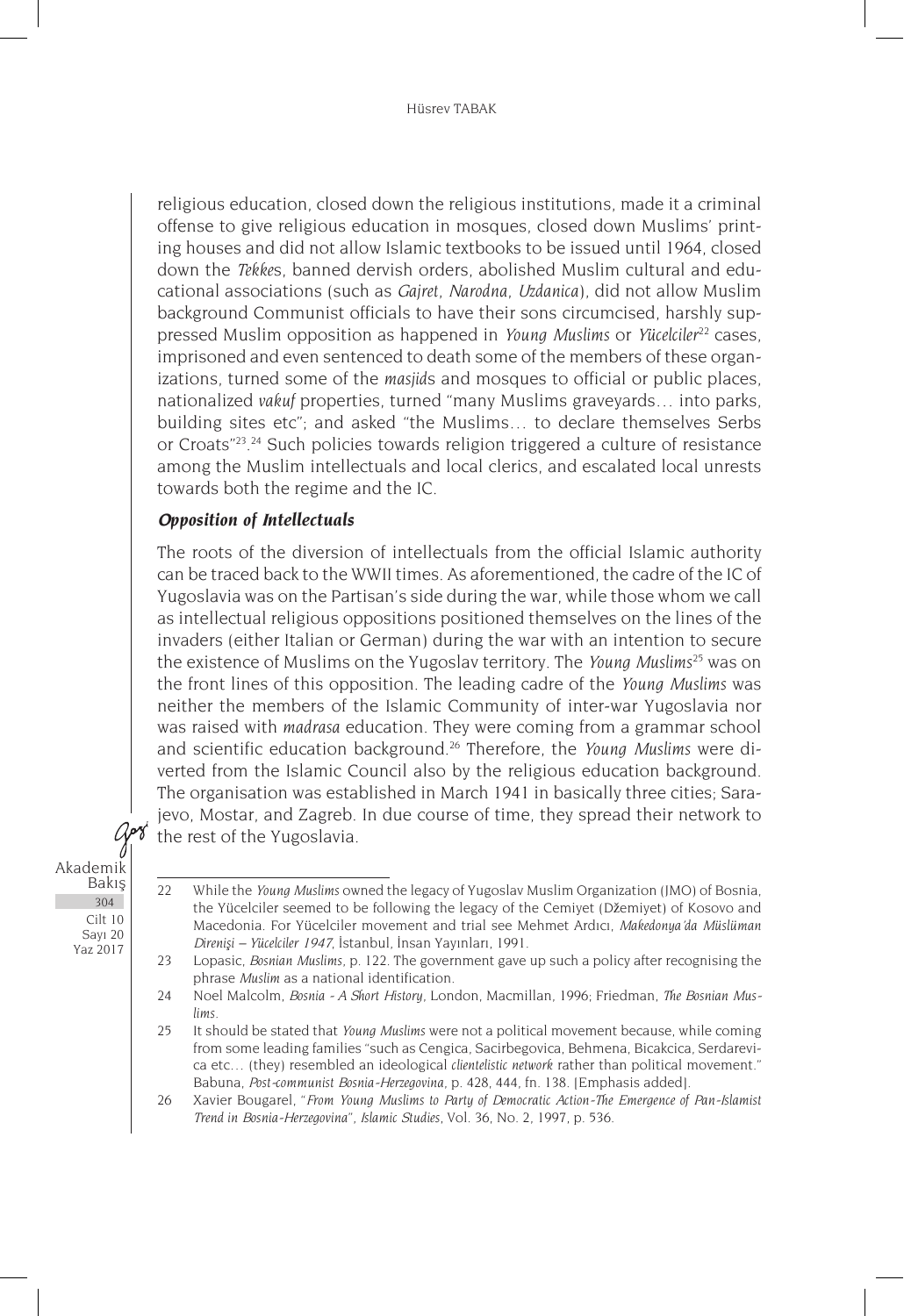When the war was over and the communist regime started to reorganise the country from head to toe, the *Young Muslims* members kept their efforts for re-Islamisation of the Muslim people. As being accused of acting against the regime, in 1946 the official authorities started arresting the members of the *Young Muslims* and by 1949 the whole leading cadre had been arrested, some of them were even given a death penalty. During 1949 trials, the Islamic hierarchy denounced *Young Muslims* for being a terrorist organisation.27 All these pushed the *Young Muslims* organisation underground whilst some of the members had to flee the country. However, this only initiated a new era for the debate between the intellectuals and the Islamic religious authority. While the IC kept silence or even declared opinion favouring some of the above-listed prohibitions on Islam's presence in public life, the intellectuals blamed the IC for being reformist and for reinterpreting the orthodox Islam for the regime's favour.<sup>28</sup> This opened up the ways to ignore the authority and representative position of the IC and Muslims started deviating from the sphere of influence of IC towards their "genuine religious leaders".29 Through the late 1960s, for instance, the *Young Muslims*' influence was seen on the *madrasa* of Sarajevo in the form of student activism against both the IC and the school directory. Soon the Theology Faculty of Sarajevo students joined to the *Young Muslims'* intellectual front.30 In the *madrasa*, for instance, the students were requesting courses including maths and science to be included to the curriculum, the theology faculty students were defending pan-Islamic concerns and involvements; so those participating in the *Young Muslims* were diverse yet highly educated. Among the members of the *Young Muslims* at the time Alija Izetbegovic, for example, in an influential and highly articulated publication known as the Islamic Declaration, was sophisticatedly challenging the IC's so-called *modernist* interpretations of Islam.<sup>31</sup>

<sup>27</sup> Ibid, p. 540. Önder Çetin clearly shows how *Young Muslims* spent effort for post-conflict reconstruction and the peace building in Yugoslavia as opposed to the label of terrorist organization. See Önder Çetin, "*1941 Resolutions of El-Hidaje in Bosnia-Herzegovina as a Case of Traditional Conflict Transformation*", *European Journal of Economic and Political Studies*, Vol. 3, No. 2, 2010.

<sup>28</sup> Bougarel, *From Young Muslims to Party of Democratic Action*, p. 541.

<sup>29</sup> Perica, *Balkan Idols,* p. 75.

<sup>30</sup> Bougarel, *From Young Muslims to Party of Democratic Action*, p. 543.

<sup>31</sup> Indeed, the Islamic Declaration has been over-emphasized and attributed exaggerated political meanings by scholarly studies. The declaration, in reality, is nothing but an ordinary intellectual critique of modernism which can be seen in almost all intellectual accounts of the relationship between Islam and modernism. Equally important, unfortunately, the declaration has been commonly misinterpreted. It has been observed in our close reading of both the Declaration and the relevant scholarly literature that scholars try too much to see the marks of a possible radical Islamism and religious nationalism in it. For example, to explain the rivalry between the IC and the religious opposition, in her prominent book, Francine Friedman quotes a passage from the Declaration, which she presents as a *pseudo-proof* of the conflict between the religious opposition and the IC: "the class represented by hajjis and sheikhs who, in contrast to clear dictates on the non-existence of a clergy in Islam, have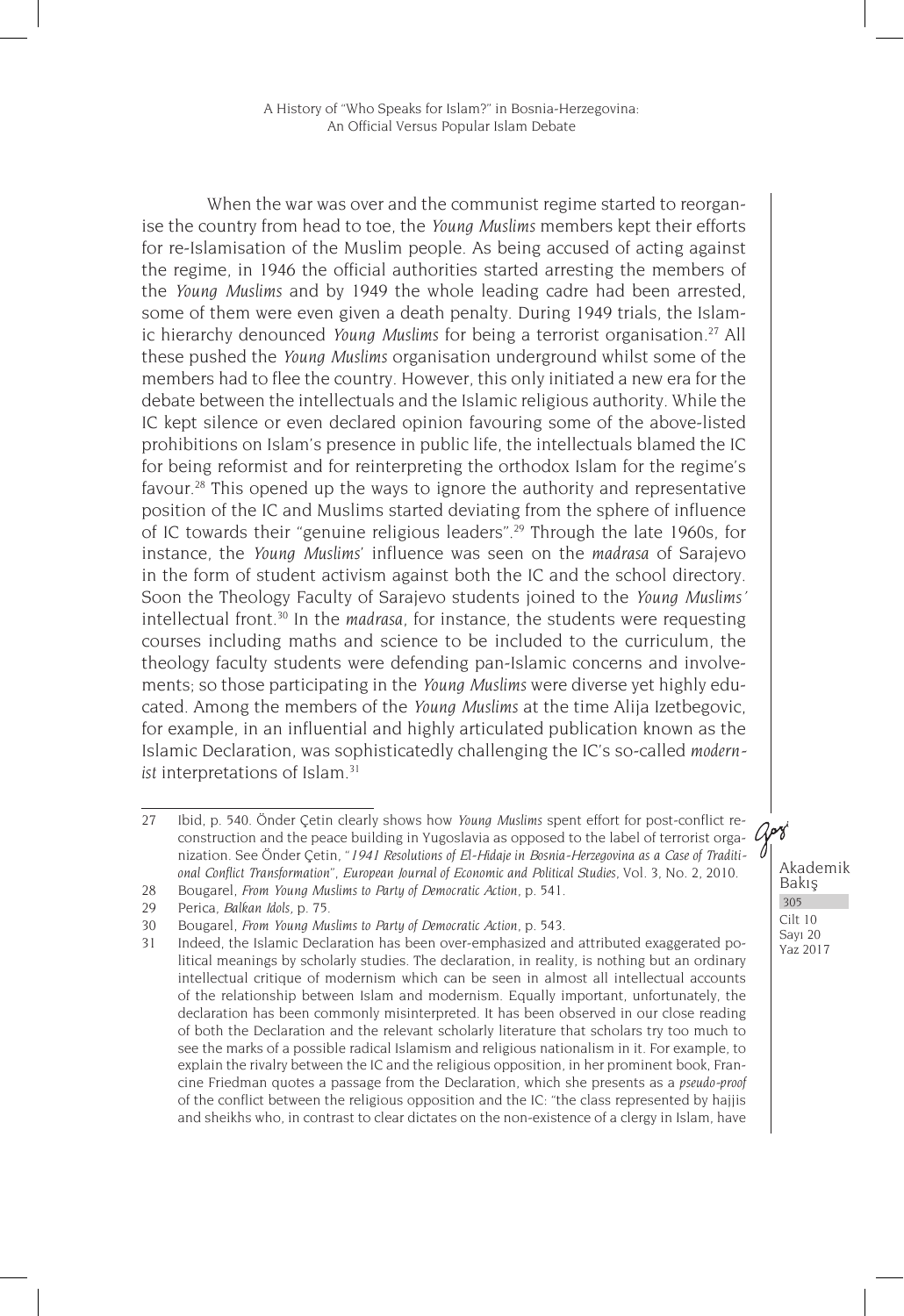#### Hüsrev TABAK

In the meantime, the recognition of Muslims' nationhood (1968) made the debate between the intellectuals and the IC gain a new character. When the Muslims retained a national name, while this opened more room for religious hierarchy in terms of the representation of the Muslims, they were not alone in this.<sup>32</sup> Accordingly, the representation of the Muslim nation had tree claimants at the time: the League of Communists of Yugoslavia, the IC, and the Muslim intellectuals. The communists argued that the capital 'M' in *Muslim* does not denote a religious affiliation but a national one which is expected to be secular in nature. On the other hand, the Muslim intellectuals were critical about the legitimacy of the IC's representation of the nation as well. It was believed that a secular and communist regime proponent Islamic authority and *ulema* was misrepresentative.33 This was the position of all religiously opponent parties.

## *Opposition of the Local Imams*

According to the hierarchical structure of the IC, the religious services in the local areas were performed by *imam*s under the supervision of *mufti*s. Whilst the state was paying a monthly salary to the *imam*s, the maintenance of mosques and accommodation places were provided by the *džemat* in rural areas.34 Local *imam*s were officially responsible towards the Communist regime but were also were endeavouring to maintain the religiosity of the local population. The attitudes of the regime towards religion and the IC's close contact with this regime were too often irritating the local *imams* and they were thus often

emerged as an organized class which has pre-empted the interpretation of Islam and set itself up as an intermediary between man and the Qur'an... [These theologians and priests are] narrow-minded and backward people, whose deathlike embrace has strangled the still living Islamic idea" Friedman, *The Bosnian Muslims*, p. 195. (Quoted from the Islamic Declaration, see Alija Izetbegovic, *Islamic Declaration – A Programme for the Islamisation of Muslims and the Muslim Peoples*, Sarajevo, 1990, p. 9. When we look at the Declaration, it, however, is clear that with this passage Izetbegovic was not criticising the official Islamic authority because of the fact that the leadership was not conservative (as this passage addresses conservatives) and were explicitly not *sheikh*s. The IC of Yugoslavia was rather often blamed for being secular, modernist or progressive. They have, accordingly, been blamed for re-interpreting Islam to make it compatible with the secular and atheist communist system. See Burg, *The Political Integration of Yugoslavia's Muslims*, p. 24. The only common feature of the IC and the conservatives is, as it was mentioned in the Declaration, that "both see Islam as only a religion" (Izetbegovic, *Islamic Declaration,* p. 8). Therefore, Friedman's quotation lacks the capability of explaining the rivalry and shows how the Declaration has been over-emphasised and misinterpreted.

32 Friedman, *The Bosnian Muslims*, p. 186; Francine Friedman, "*The Muslim Slavs of Bosnia and Herzegovina (with reference to the Sand*ž*ak of Novi Pazar): Islam as a national identity*", *Nationalities papers*, Vol. 28, No.1, 2000.

33 The debate between the IC and the *Young Muslims* was quite harsh despite the support the IC occasionally provided towards the *Young Muslims*. The IC, for instance, let some of the members of the *Young Muslims* to publish their works under aliases in its publishing organs. See Bougarel, *From Young Muslims to Party of Democratic Action*, p. 543-4.

34 William G. Lockwood, "*Social Status and Cultural Change in Bosnian Moslem Village*", *East European Quarterly*, Vol. 9, No. 2, 1968. Also see Popovic, *Balkanlarda Islam*, p. 246-58.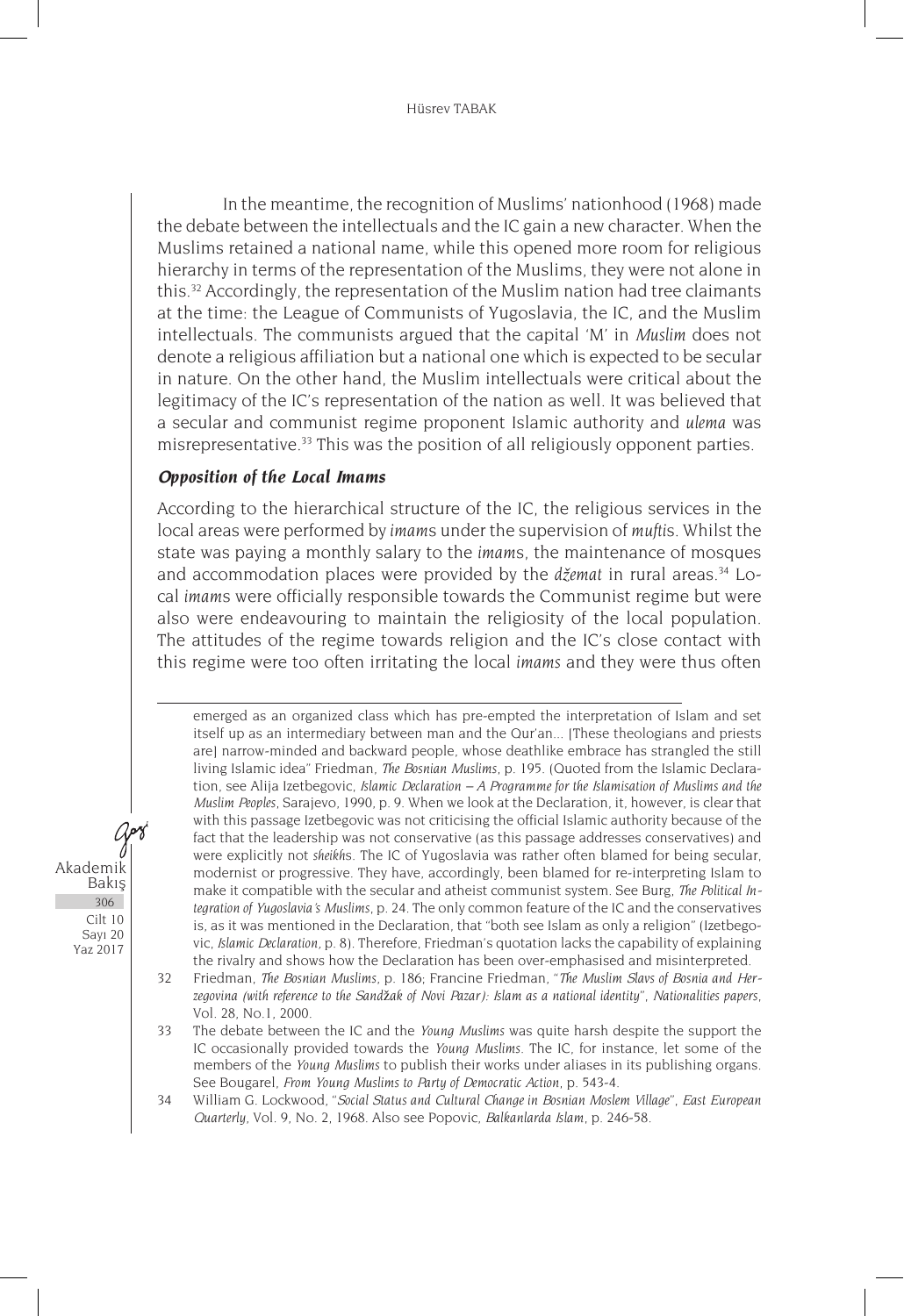denouncing both of them. Moreover, within the IC, apart from the leading cadre, "not all clergy were pro-Titoist", many *imams* were against the regime from the beginning. This explains why "some local imams were involved in Young Muslim organization" (Perica, 2002:76). Consequently, the lower clergy versus higher clergy competition turned to a challenge to the Islamic hierarchy, particularly in terms of the representation of Islam and of the Muslim nationhood.

We can also talk about an intellectual transmission of religious opposition from centre to the periphery originated in the *schools* of Sarajevo and spread throughout the countryside by the teachers and/or *imam*s who studied in those schools and took office in the countryside. Ger Duijzings points out a similar pattern occurred in terms of the transmission of nationalism. As he argues, the local history teachers who studied in the *centre* then moved to their hometowns and aimed to inspire local Muslims in favour of a Bosniak identity.35 Meanwhile, some members of the *Young Muslims* were working as a lecturer in *madrasa*s and the Theology Faculty. This gives us clues about why the religious opposition was a common attitude among the *madrasa* students in Sarajevo.<sup>36</sup>

Nevertheless, there are not so many studies on the local clergy's position; this impedes the possibility of the comprehensive analysis of official versus popular Islam debate in Yugoslavia in this brief account. However, the protests lodged by *imams* in Tuzla of Bosnia-Herzegovina during late 1988 and early 1989 can be interpreted as the manifestation of the materialisation and open expression of the popular Islamist opposition. The protesters forced the head of the IC to resign. He was accused of being the "representative of the old [communist] regime".<sup>37</sup>

## **Who does speak for Islam? The Post-Communist Period** *The Official Islam*

By the breakup of Yugoslavia, the IC lost its authority among the former re-  $\pi$ publics which formed their own nation states and the IC's (now the Riyaset  $\cdot$ of Bosnia-Herzegovina) sphere of influence decreased to the Slavic-speaking Muslim community of Bosnia-Herzegovina, Sandžak, Croatia and Slovenia.38 This sphere of influence decreased by the decision made by the ruling party the Party of Democratic Action (SDA) of Bosnia-Herzegovina against the willingness of the *ulema* to maintain the authority over the former-Yugoslavia territory.39 Bosnia-Herzegovina initiated to establish a national Islamic Communi-

<sup>35</sup> Ger Duijzings, "*Appendix IV: History and Reminders in East Bosnia*", in Nederlands Instituut voor Oorlogsdocumentatie, *Srebrenica: A 'Safe' Area*, Amsterdam, 2003, p. 60-61.

<sup>36</sup> Perica, *Balkan Idols,* p. 77.

<sup>37</sup> Ibid*,* p. 75; Babuna, *Post-communist Bosnia-Herzegovina*, p. 413.

<sup>38</sup> Sarajlić, *The Return of the Consuls*, p. 7.

<sup>39</sup> Xavier Bougarel, "*Islam and Politics in the Post-Communist Balkans (1990-2000)*", in Keridis and Perry (Eds.), *New Approaches to Balkan Studies*, Brassey's, 2003, pp. 345-360.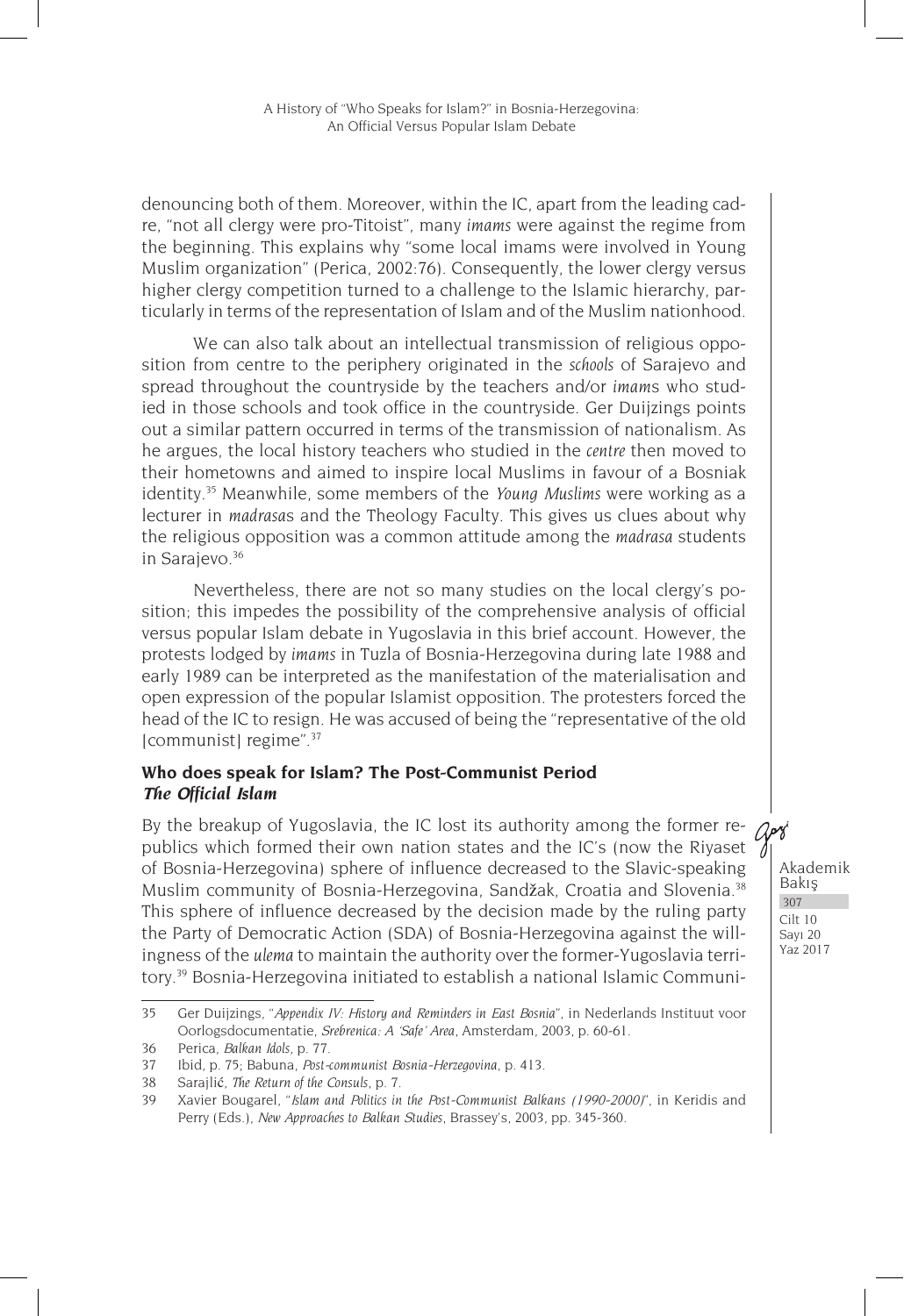#### Hüsrev TABAK

ty (Riyaset) representing the Bosniak population of aforementioned territories in 1993. In line with this, the Islamic Religious Community of Macedonia, the Islamic Community of Serbia, and the Islamic Community of Montenegro were established in 1994 in Skopje, Niš, and Podgorica respectively. The supreme administrative body of the IC of Bosnia-Herzegovina (Riyaset) is located in Sarajevo, but local offices for *mufti*s opened in Sarajevo, Travnik, Zenica, Bihać, Mostar, Goražde, Tuzla, and Banja Luka. There are also autonomous offices (Mesihat) established in Zagreb, Ljubljana, and Novi Pazar.<sup>40</sup>

The establishment of national Islamic Communities resulted in the nationalization of Islam. This was conceivably relevant to the war spread throughout the former Yugoslavian republics. Within their new borders, the new states had to form their own national religious authorities. These new authorities soon institutionally reorganised the delivery of religious services and established their own religious education institutions.41 In Bosnia-Herzegovina, the Riyaset soon became both a representative of national religion and a cement to unite the Bosniak Muslims. Accordingly, in association with the nationalisation of Islam and the born of ethnic religious hierarchies over the former Yugoslavia territory, the Riyaset "became one of the principal mobilization resources of Bosnian Muslim nationalism".<sup>42</sup> Within this scope, the new government in Bosnia-Herzegovina intervened into the affairs of Riyaset and the leader cadre of the communist period IC was forced to leave their posts; the authority of the communist period Islamic hierarchy was taken and handed over to the pro-SDA Muslim intellectuals (*Young Muslims*) to administrate "the religious affairs … in accordance with the regimes discern of religious activity".43 This is understandable and a change in the official representative of the IC was already expected; as "8 out of 40 members of the SDA were the members of *Young Muslims*".44 The hand-in-hand work of Riyaset and the SDA was explicit during

Akademik Bakış Cilt 10 Sayı 20 Yaz 2017 308

arri

<sup>40</sup> Srdan Barisic, "*Muslims in the Balkans: Problems of (Re)Institutionalization and Transformation of Identity*", in Dordevic et al. (eds) *Islam at the Balkans in the Past, Today, and in the Future*, YSSSR Annual-Year XIV, Nis, 2007, p. 32-3.

<sup>41</sup> In this respect, a theological faculty was opened in Kondovo (a village near Skopje) in Macedonia. The Riyaset opened three more *madrasa*s in Bosnia-Herzegovina and one in Sandžak to extend its religious education to the periphery (Bougarel, *Islam and Politics in the Post-Communist Balkans*; Barisic, *Muslims in the Balkans*, p. 32. While the Riyaset was extending its institutional presence, the newly established Islamic Community of Serbia opposed the Bosnian religious involvements in Serbia. Due to this the representational position of Riyaset (religious representative of Bosniaks) became contested. Sarajlić, *The Return of the Consuls*, p. 7.

<sup>42</sup> Babuna, *Post-communist Bosnia-Herzegovina*, p. 427.

<sup>43</sup> Perica, *Balkan Idols,* p. 74; Dino Abazovic, "*Bosnian Muslims and Country in Transition*", in Dordevic et al. (eds) *Islam at the Balkans in the Past, Today, and in the Future*, YSSSR Annual-Year XIV, Nis, 2007.

<sup>44</sup> Babuna, *Post-communist Bosnia-Herzegovina*, p. 428; Xavier Bougarel, "*Bosnian Islam since 1990: Cultural Identity or Political Ideology?*", *Convention annuelle de l'Association for the Study of Nationalities (ASN)*, Apr 1999, New York, United States.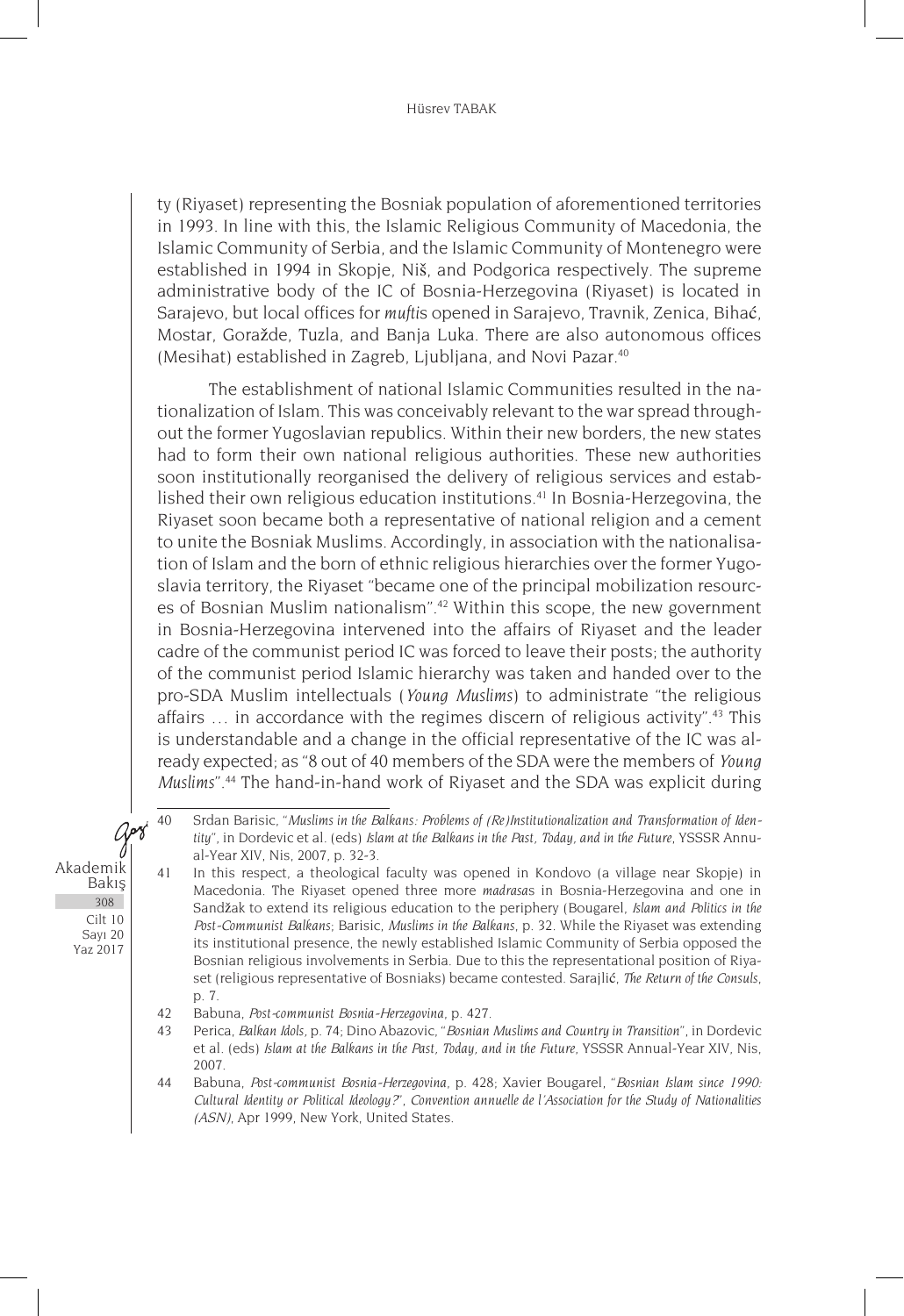the war, particularly while organising a military resistance against the invading armies of the former republics (Serbia and Croatia).<sup>45</sup> Religious symbols and the Riyaset worked as a channel in military mobilisation and political support.

Nevertheless, despite a shift in the authority and representation, the Riyaset's role did not change. The IC was in close contact with the communist regime and was used for political goals, now with a new cadre the Riyaset is in close contact with the regime and is used for political goals. This shows that the Islamic Community (Riyaset) has been a highly politicised institution. In post-communist period, this politicisation even reached to an open support in the elections of Reis-ul Ulema in 2002; the SDA supported, one of its founders, Mustafa Cerić in the elections<sup>46</sup>

#### *Popular Islam*

From an anthropological point of view, the replacement of Islamic Community's leading cadre with the pro-Young Muslim intellectuals is a clear triumph of a popular religious movement against the official religious authority. By occupying new posts of the IC (now the Riyaset), the previous popular Islamic movement (*Young Muslims*) switched to the official Islam position. *Young Muslims* became the representative of Islam and the holder of the Islamic authority in Bosnia-Herzegovina. However, not only an intellectual shift occurred, the local *imam*s of the previous opposition front of popular Islam, now started supporting the SDA, the ruling party. As the SDA initially gained support from the rural population, the local clergy had an undeniable role in this, as "hundreds of clerics formed an association with the SDA and took part in the party rallies, elections, and later in its armed branch, the Muslim Patriotic League".<sup>47</sup> This was the reconstitution of religious elites both in the centre and in the periphery.48

The *imam*s' movement of the late 1980s prepared the ground for a possible switch to the side of the new authority; as the *imam*s had long protested the Islamic Community and blamed them of being the "representative of the old regime".49 The former popular Islamic groups such as the Young Muslim easily became a representative voice for them. The side-changes of the local *imam*s and intellectuals of the communist period was a clear triumph against the official Islam, however, it was not an end to the popular movements. Accordingly, new dissident religious functions emerged with questioning the autonomy and representative position of the new official Islam in both local

<sup>45</sup> Bougarel, *Bosnian Islam since 1990*; Adil Zulfikarpasic, *The Bosniak - Adil Zulfikarpasic in Dialogue with Milovan Djilas and Nadezda Gace*, London, Hurst, 1996.

<sup>46</sup> Babuna, *Post-communist Bosnia-Herzegovina*, p. 426.

<sup>47</sup> Ibid, p. 428.

<sup>48</sup> Ibid, p. 413.

<sup>49</sup> Ibid, p. 413.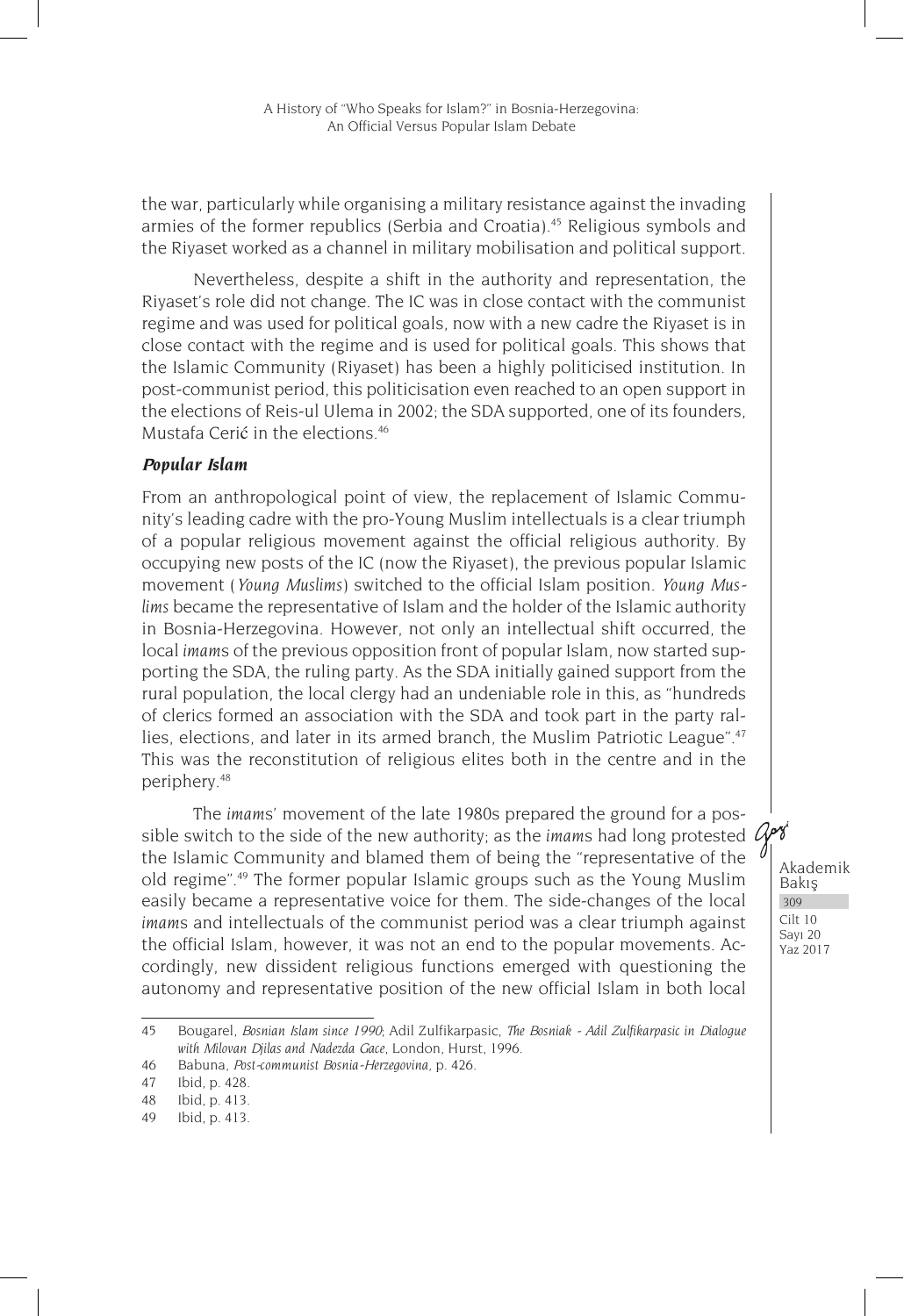and national level. They challenged the SDA-controlled authority of the new official Islam (of *Young Muslims*). In the local level, "the *mufti*s of Mostar (Seid Smajkic) and Zenica (Halil Mehtic)", for instance, gained considerable support and challenged the authority of the Riyaset.<sup>50</sup> This was the reason why these two *mufti*s were quickly dismissed by the Riyaset.

In the national level, a novel popular Islamic front came into existence, challenging the Riyaset regarding the debate on *who speaks for Islam?*. During the war, as part of a global jihadist solidarity, foreign religious groups, including the mujahidin fighters, came to Bosnia from different Muslim countries. When the war ended some of these transnational religious networks (such as the socalled Salafi networks, Iranian networks, or Turkish networks) started involving in the social, economic, and religious reconstruction of the country.<sup>51</sup> These networks initiated the construction of new mosques, schools, and Islamic institutions. On the other hand, they started infusing their religious mentality/ way of life into the Bosnian society. When their existence in the social life of the Bosnians became visible, there became a contestation between the Riyaset (official Islam) and these transnational religious organisations in terms of the representation of Islam.<sup>52</sup>

## **In Lieu of Conclusion**

In this paper, we examined the configuration of the grassroots organisation of popular Islam during and after communism in Bosnia-Herzegovina through studying the debate on *who speaks for Islam?* between the popular and the official Islamic groups. It is seen in our religious anthropological examination that a former popular Islamic front evolved into an official Islamic authority after the dissolution of Yugoslavia. Based on this, there would be drawn at least two conclusions regarding the popular versus official Islam debate.

arš Akademik Bakış 310 Cilt 10 Sayı 20 Yaz 2017

Firstly, a close contact with the existing regime (regardless of its ideology) is essential for becoming and remaining as the official Islamic authority. Accordingly, religious actors cooperate with the governments regardless of their ideological affiliation to form official Islamic authorities. They could do it either for the sake of maintaining the delivery of religious services or as a true believer of the governing ideology. In the former Yugoslavia, we saw that majority of the members of the IC were pro-Titoists and had a belief in a compromise between Islam and communism, while the popular Islamist position was a challenge to the building of such a compromise. Secondly, the discussion above suggests that popular and official Islam represent transitive positions,

<sup>50</sup> Bougarel, *Islam and Politics in the Post-Communist Balkans.*

<sup>51</sup> Kerem Öktem, *New Islamic actors after the Wahhabi intermezzo: Turkey's return to the Muslim Balkans,* European Studies Centre, University of Oxford, 2010, p. 18.

<sup>52</sup> Sarajlić, *The Return of the Consuls*, p. 9.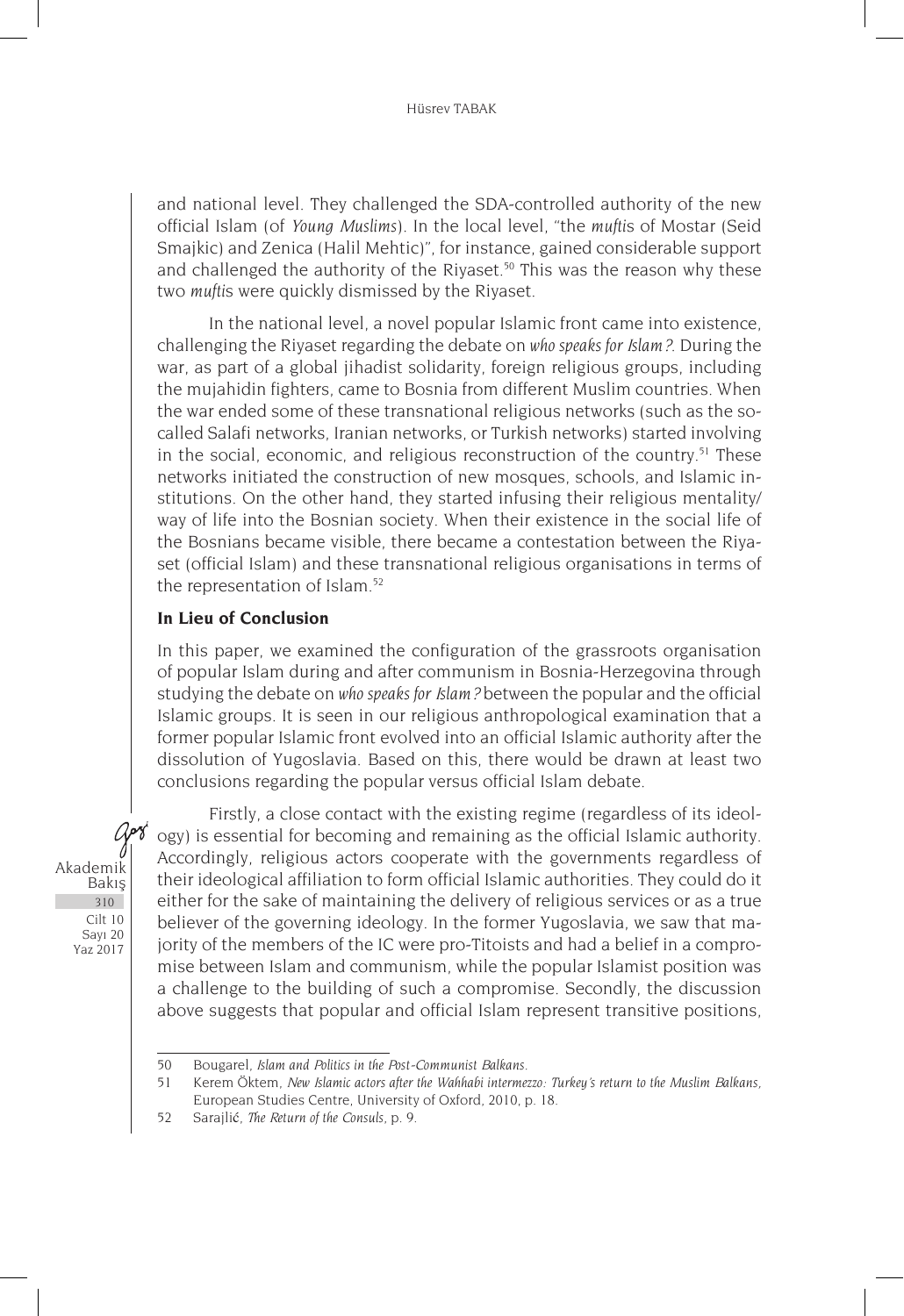meaning that a popular Islamic movement can become the official Islam, vice versa. In the former Yugoslavia case, while the popular Islamic fronts such as the *Young Muslims*, was a challenge to the official authority, they soon and readily replace it after the war thus become the official voice. This, however, was not an end of popular Islam, new forms of popular movements breed.

As a final remark, the conclusion offered by this paper has some weak points, especially, on the role of the local clerics (*imam*s) in the popular Islamic front. This is because of the absence of anthropological studies on the related issue. There are some blurred points like whether there is a continuation on the level of cooperation between intellectuals and local clerics in the postcommunist Bosnia? or how the official versus popular Islam debate took/have been taking place in the periphery? As in the periphery, there are other forms of popular Islam and the local clerics were/are still the representative of the official authority on the eyes of them.

## **Bibliography**

ABAZOVIC Dino, "Bosnian Muslims and Country in Transition", in Dordevic et al. (eds) *Islam at the Balkans in the Past, Today, and in the Future*, YSSSR Annual-Year XIV, Nis, 2007.

ARDICI Mehmet, *Makedonya'da Müslüman Direnişi – Yücelciler 1947*, İstanbul, İnsan Yayınları, 1991.

BABUNA Aydın, *National identity, Islam and Politics in Post-communist Bosnia-Herzegovina*, East European Quarterly, Vol. 39, No. 4, 2006.

BARISIC Srdan, "Muslims in the Balkans: Problems of (Re)Institutionalization and Transformation of Identity", in Dordevic et al. (eds) *Islam at the Balkans in the Past, Today, and in the Future*, YSSSR Annual-Year XIV, Nis, 2007.

BOUGAREL Xavier, "Bosnian Islam since 1990: Cultural Identity or Political Ideology?", *Convention annuelle de l'Association for the Study of Nationalities (ASN)*, Apr 1999, New York, United States.

BOUGAREL Xavier, "From *Young Muslims* to Party of Democratic Action-The  $\mathcal{A}^{\mathbf{y}}$ Emergence of Pan-Islamist Trend in Bosnia-Herzegovina", *Islamic Studies*, Vol. 36, No. 2, 1997.

BOUGAREL Xavier, "Islam and Politics in the Post-Communist Balkans (1990- 2000)", in Keridis and Perry (eds.), *New Approaches to Balkan Studies*, Brassey's, 2003.

BURG L. Stephen, "The Political Integration of Yugoslavia's Muslims", *The Carl Beck Papers in REES* - *University of Pittsburgh*, Paper No. 203, 1983.

ÇETIN Önder, "1941 Resolutions of E l-Hidaje in Bosnia-Herzegovina as a Case of Traditional Conflict Transformation", *European Journal of Economic and Political Studies*, Vol. 3, No. 2, 2010.

DUIJZINGS Ger, "Appendix IV: History and Reminders in East Bosnia", in Nederlands Instituut voor Oorlogsdocumentatie, *Srebrenica: A 'Safe' Area*, Amsterdam, 2003.